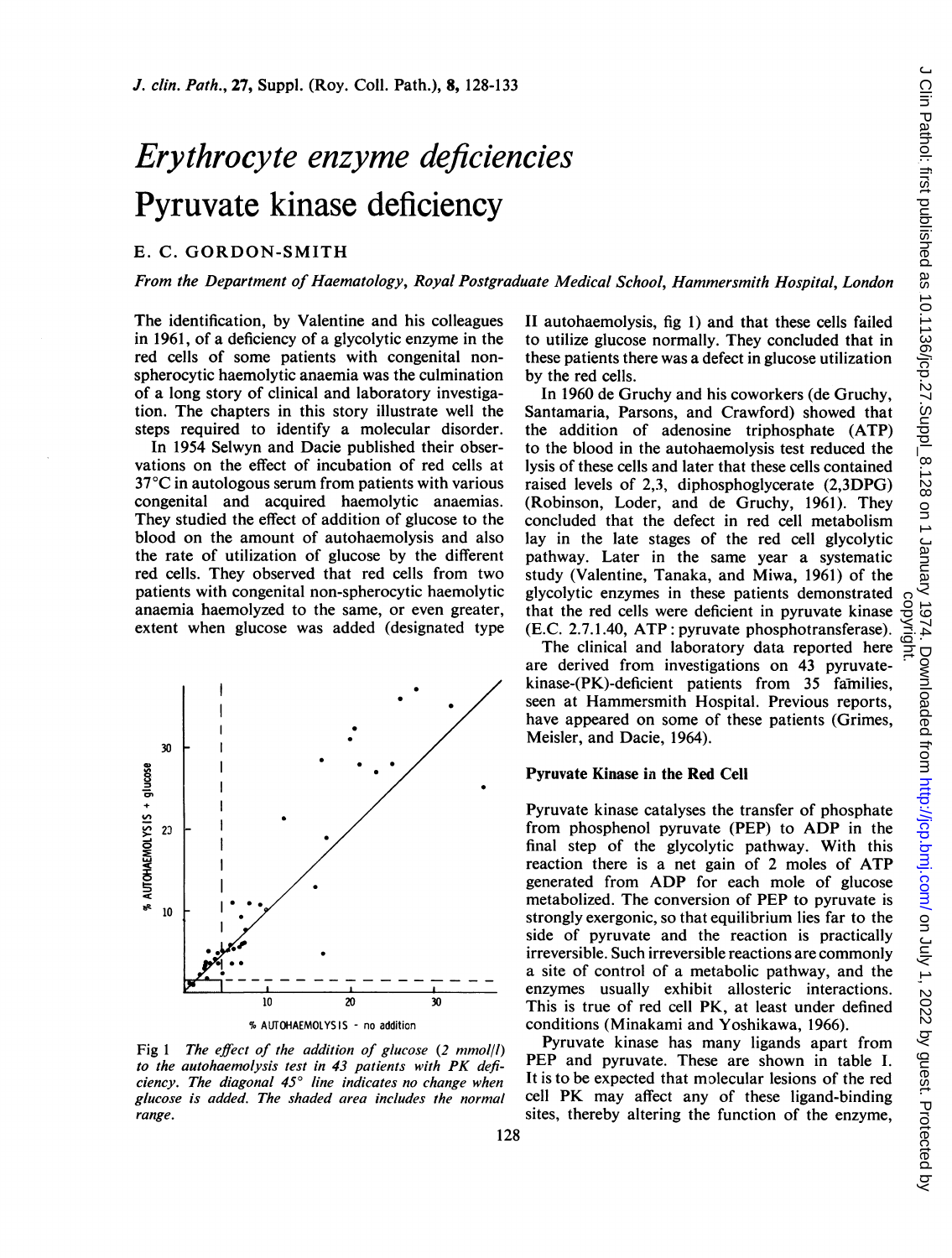| Ligand         | <b>Action</b>     | $K_{\frac{1}{2}}$<br>(approximate values) Conditions<br>(mol/l) | Special Assay                              | Concentration of<br>Ligand in Normal<br>Red Cells <sup>8</sup><br>(moll) | Reference                                          |
|----------------|-------------------|-----------------------------------------------------------------|--------------------------------------------|--------------------------------------------------------------------------|----------------------------------------------------|
| <b>PEP</b>     | Substrate         | $3.0 \times 10^{-4}$<br>$0.8 \times 10^{-4}$                    | No F1.6DP<br>$5.0 \times 10^{-4}$ M F1,6DP | $1.7 \times 10^{-5}$                                                     | Ibsen, Schiller, and Venn-<br><b>Watson</b> (1968) |
| ADP $Mg + +$ ) | Substrate         | $3.3 \times 10^{-4}$                                            |                                            | $1.8 \times 10^{-4}$                                                     | Ibsen et al                                        |
| $K^+$          | Activator         | $4.8 \times 10^{-3}$                                            | 6.4 mM $Mg + +$                            | $9.0 \times 10^{-2}$                                                     | Ibsen et al                                        |
| $F1,6DP+$      | Activator         | $1.0 \times 10^{-7}$                                            |                                            | $9.0 \times 10^{-6}$                                                     | <b>Blume et al (1971)</b>                          |
| G6P            | Activator         | $2.0 \times 10^{-4}$                                            |                                            | $3.8 \times 10^{-5}$                                                     | Black and Henderson (1972)                         |
| <b>ATP</b>     | Inhibitor         | $1.0 \times 10^{-4}$                                            | No organic phosphate<br>$pH$ 7.2           | $1.8 \times 10^{-3}$                                                     | Staal et al (1971)                                 |
|                | Partial activator | $5.0 \times 10^{-4}$                                            | F1,6DP 5 $\times$ 10 <sup>-4</sup> M       |                                                                          |                                                    |

Table <sup>I</sup> Ligands of erythrocyte pyruvate kinase

 ${}^{1}K\frac{1}{2}$  Concentration of ligand at which half maximal activity is obtained in vitro under the conditions stated.

sLigand concentrations from Minakami and Yoshikawa (1966).

or they may affect other parts of the molecule which have no effect on function. On the other hand, there may be a defect in synthesis of the enzyme so that a small quantity of normally functioning enzyme is produced.

There is now some evidence that at least two





Fig <sup>2</sup> Activity ofPK in erythrocytes of deficient patients, heterozygotes, and controls assayed by the method of Valentine et al (1961). The Km for PEP for all propositi except two with the highest activities was between  $0.8 \times$  $10^{-4}$  mol/l and  $2 \cdot 1 \times 10^{-4}$  mol/l measured on haemolysates. The two highest assay values had Km values of 30.6  $\times$  $10^{-4}$  mol/l and  $11.6 \times 10^{-4}$  mol/l respectively.

genetic variants of red cell PK exist. Figure <sup>2</sup> shows the activity of PK as assayed in <sup>37</sup> affected patients, 25 presumed heterozygotes and 24 normal controls. It will be seen that there is a considerable overlap between heterozygous patients who have no detectable clinical abnormality and the affected patients. Some of this overlap may be the result of contamination with white cells, which have their normal high levels of PK, though the assay is carried out on blood from which as many white cells as possible have been removed by dextran sedimentation.

An alternative explanation was suggested by the detection of a PK variant (called  $PK<sub>2</sub>$ ) in two unrelated families in which the activity in the assay system was normal but the affinity of the variant for substrate PEP was about 10 times less than normal (Paglia, Valentine, Baughan, Miller, Reed, and McIntyre, 1968). This means that at the physiological concentration of PEP the enzyme is functionally deficient as shown in figure 3. A second genetic variant (called type B) is suggested by the findings of Blume, Hoffbauer, Busch, Arnold, and Löhr (1971), who found that the enzyme from one family with PK deficiency required <sup>a</sup> much higher concentration of fructose 1,6 diphosphate (Fl,6P) to activate enzyme than normal. The concentration required,  $1 \times 10^{-5}$  mol/l for halfmaximal activation is higher than the concentration of F1,6P in the normal red cell. The common variety of PK deficiency (type A of Blume et al, 1971, or  $PK_1$  of Paglia *et al*, 1968) appears to have normal kinetics but diminished activity and may represent a failure of synthesis, though this is not certain.

## Biochemical Effects of PK Deficiency

The effects of PK deficiency on red cell metabolism in vivo are difficult to assess because of the large numbers of reticulocytes present. Reticulocytes have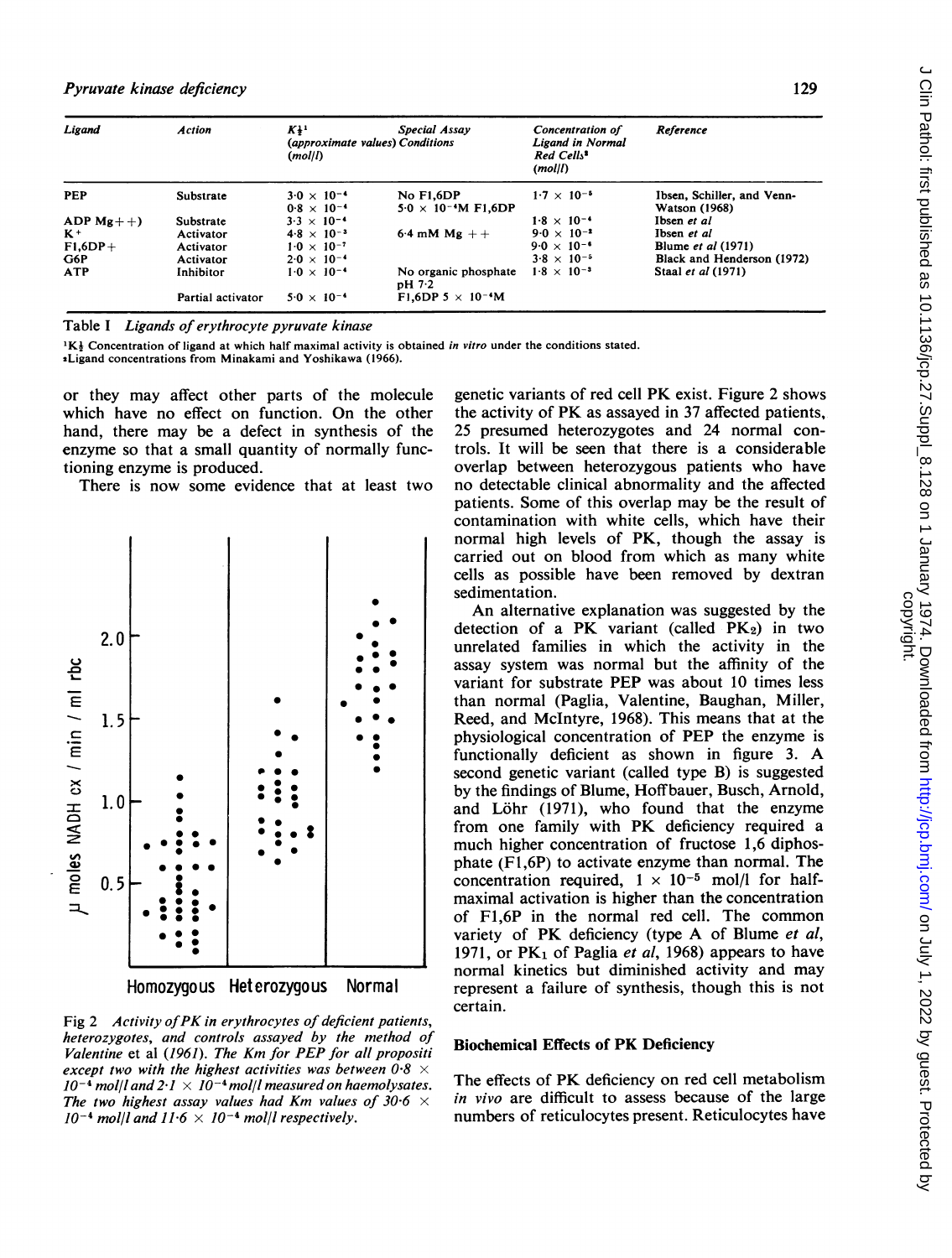

Fig 3 Diagram to show the effect of abnormal binding characteristics (increased Km for PEP) on the in-vivo and in-vitro activity of PK variants. The in-vivo concentration of PEP is about  $3.5 \times 10^{-5}$  mol/l in PK-deficient cells whereas the usual assay concentration is  $15 \times 10^{-3}$ mol/l.

alternative sources of energy to glycolysis and they may be able to utilize substrates other than glucose via the tricarboxylic acid cycle below the block of PK deficiency. The high reticulocyte count is considered to have metabolic advantages in PK deficiency, and Keitt (1966) has suggested that the in-vitro effect of glucose in increasing the autohaemolysis is the result of inhibition of oxidative phosphoryllation by glucose (a Crabtree effect).

## ORGANIC PHOSPHATE INTERMEDIATES Deficiency of PK leads to an increase in phosphoryl-



Fig 4 Relationship between  $PO<sub>0</sub>50$  and  $PCV$  in 13 patients with PK deficiency. The PCV in these patients was maintained in a steady state.

ated intermediates which precede the enzyme block. Levels of PEP, 2,phosphoglycerate (2PG), and 2,3DPG are increased two or three times above normal. The increase in 2,3DPG has a marked effect on the oxygen dissociation curve (Benesch and Benesch, 1967; Chanutin and Curnish, 1967). The relationship between the  $PO<sub>2</sub>50$  and packed cell volume in patients with PK deficiency is shown in figure 4. The physiological effects of such a shift to the right in the oxygen dissociation will be discussed by Professor Huehns later in this symposium.

## Clinical Features of PK Deficiency

## VARIABILITY IN EXPRESSION

One of the striking features of PK deficiency is the marked differences in the severity of the disease between different, unrelated patients. Table II shows the age of presentation in 43 patients with PK deficiency studied at Hammersmith Hospital. The majority were detected within a few hours of birth, sometimes with severe haemolytic disease requiring exchange transfusion. Other patients were not detected until adult life, often when a particular stress, such as pregnancy or intercurrent infection, brought their jaundice and anaemia to the attention of the doctor.

| Age at<br><b>Presentation</b> | No. |                                                |
|-------------------------------|-----|------------------------------------------------|
| < 24 h                        | 22  | 7 exchange transfusion<br>2 died with jaundice |
| Infancy                       | 6   |                                                |
| Childhood                     | 9   |                                                |
| Adult                         | 6   | 2 during pregnancy                             |

Table II Pyruvate kinase deficiency

When this variability is examined in relation to families, it is seen that similarities between sibs are more striking than differences (table III). Even in less severely affected families there is a close correlation between the metabolic effects of their deficiency. Figure 5a shows the remarkable similarity in osmotic fragility of fresh blood and blood incubated for 24h at 37°C from two sibs with PK deficiency. The decrease in osmotic fragility after incubation is a reflection of the decrease in total cation content during incubation. The relative potassium leak during this time is shown for one of the sibs in figure 5b.

The reasons for the concordance between sibs, but variation between families, seen in this series is not yet clear. In the majority of patients it has not been possible to demonstrate differences in the function of the PK enzymes but they may still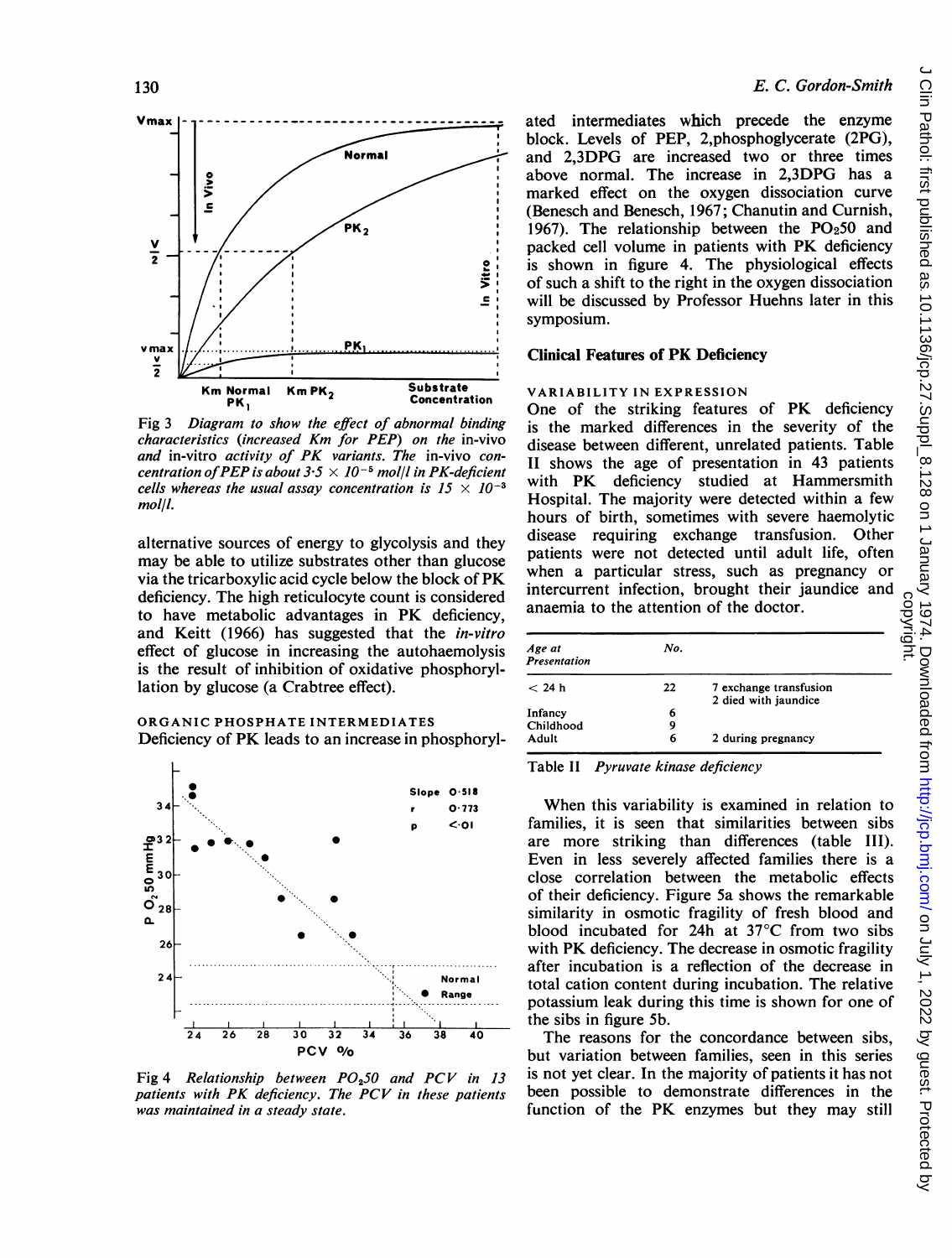# Pyruvate kinase deficiency

| Patient          | <b>Clinical Presentation</b><br>(age)    | Splenectomy<br>(age) | Hb<br>$(g/100 \, \text{ml})$ | Reticulocytes<br>$\frac{1}{2}$ | Comment   |
|------------------|------------------------------------------|----------------------|------------------------------|--------------------------------|-----------|
| ARM              | Hereditary disease of the newborn.       |                      |                              |                                |           |
|                  | exchange transfusion thrice              | 3 <sub>y</sub>       | $6.5 - 8.5$                  | 70                             | Fair      |
| <b>SRM</b>       | Hereditary disease of the newborn        | $\ddotsc$            |                              |                                | Died      |
| <b>SRM</b>       | Hereditary disease of the newborn        | $\ddotsc$            |                              |                                | Died      |
| <b>PM</b><br>LM. | 19 h<br>Intrauterine and exchange trans- | $\cdots$             | 6.0                          | 25                             | Fair      |
|                  | fusion twice                             | $\cdots$             | $4-2$                        |                                | Poor      |
| AQ               | Infancy                                  | 1 <sub>y</sub>       | $9-0$                        | 26                             | Well      |
| SQ               | Infancy                                  | 2y                   | $6.3 - 8.2$                  |                                | Fair      |
| MC               | $2\frac{1}{2}$ y                         | 3 <sub>y</sub>       |                              |                                |           |
| SC               | 1 <sub>y</sub>                           | $2\frac{1}{2}$ y     | 8·0                          | 80                             | Died 47 y |
|                  |                                          |                      |                              |                                | Died 12 y |
| <b>MG</b>        | 2 weeks                                  | 10 mth               | $10-1$                       | 32                             | Well      |
| LG               | 1 week                                   | 2 mth                | $10-1$                       | 35                             | Well      |
| JS               | 18 <sub>y</sub>                          | $\cdots$             | 5.8                          | 18                             | Well      |
| BS               | Infancy                                  | 3 mth                |                              |                                |           |
|                  |                                          |                      |                              |                                |           |
| SF<br>RF         | 5у                                       | $\cdots$             | $9-2$                        | 6.5                            | Well      |
|                  | 8 y                                      | $\cdots$             | $9-0$                        | 7.2                            | Well      |

Table III Pyruvate kinase deficiency in different sibships





Fig 5a Osmotic fragility on fresh (solid lines) and incubated blood (24 hours, 37°C dotted lines) in a brother and sister with PK deficiency.

Fig 5b Potassium influx (i) and efflux (e) in fresh normal and PK-deficient cells in autologous serum and potassium loss and sodium gain after 24 hours' incubation.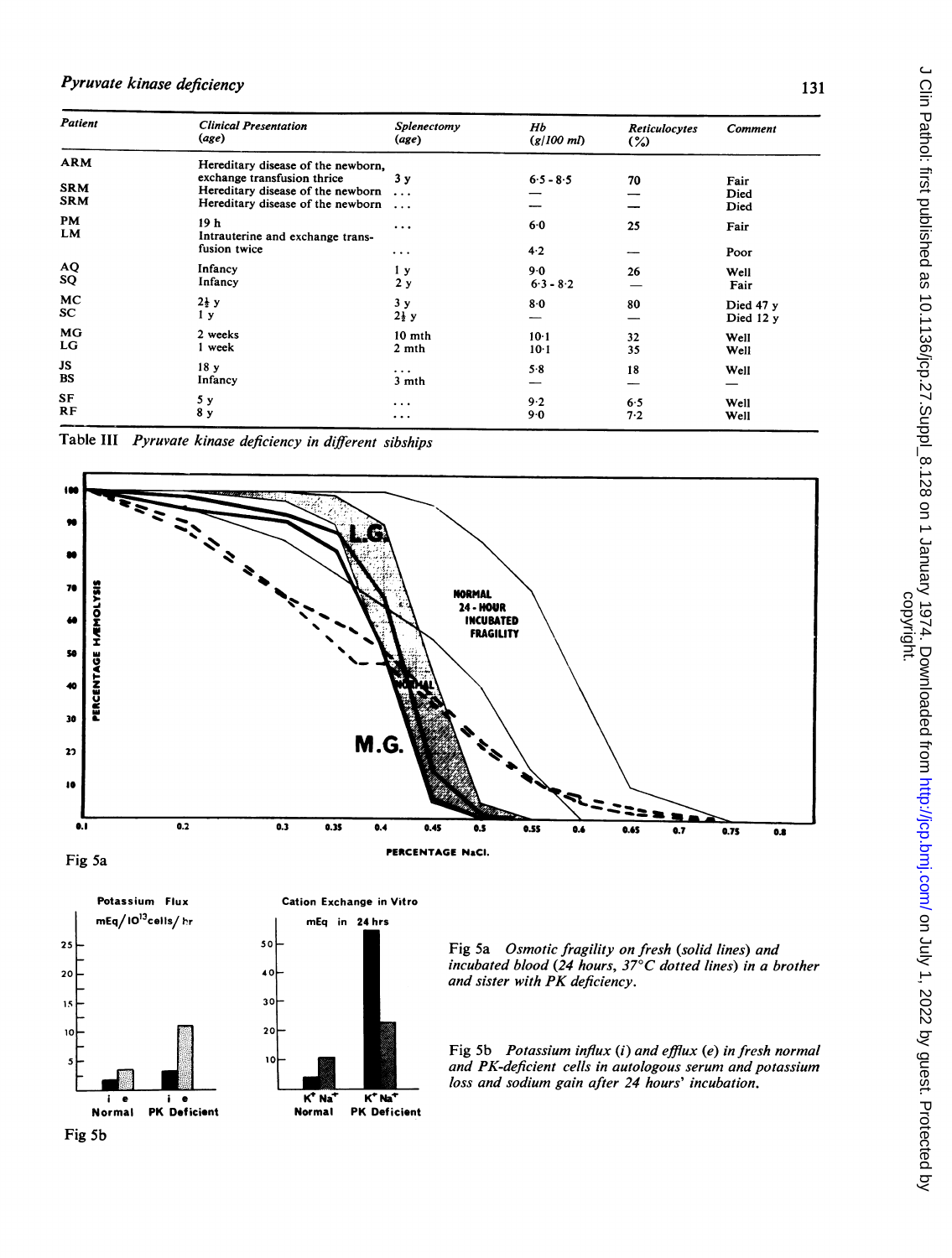



66 67

## Management of PK Deficiency

65

The morbidity in patients deficient in PK arises from the anaemia and hyperbilirubinaemia. Patients with PK deficiency usually tolerate low haemoglobin concentrations very well and have normal exercise tolerance. One patient, AQ, despite a haemoglobin level of about 9-0 g/100 ml, regularly indulged in cross country running. This tolerance to exercise is probably related to the shift in the oxygen dissociation curve, produced by the raised 2,3DPG; but it should be noted that more severely affected patients usually have some degree of myocardial hypertrophy, and increased cardiac output plays an important part in compensation for the anaemia.

## SPLENECTOMY IN PK DEFICIENCY

Early studies with  ${}^{51}Cr$  suggested that splenectomy would be of little value in the management of congenital non-spherocytic haemolytic anaemias but this has not been borne out by clinical studies. Figure 6 shows the effect of splenectomy in the most severely affected child with PK deficiency in our series. After splenectomy, the haemoglobin stabilized between 6.5 and 8.5  $g/100$  ml, the lower values occurring particularly during infections. The very high reticulocyte counts found after splenectomy in this patient are usual in splenecto-

mized patients (fig 7). There is evidence that PK-deficient reticulocytes are sequestered in the spleen so that mainly mature, metabolically inefficient red cells circulate (Bowman and Procopio, 1963). The timing of splenectomy is not always



Fig 7 Effect of splenectomy on reticulocyte counts in PK deficiency. Dotted lines join values from the same patient before  $\Theta$  and after  $\textcircled{c}$  splenectomy.

per 100 ml

<sup>1</sup> 2

8

4

80

60

b.4 0 Percent

2 0

0.

Transfusion

Haemoglobin

Reticulocytes

x

nsfusion<br>V V V V V V V V V V VWV V V<br>×

V V U S

AR M b.17, 10, 65. 'v

72

I I k .